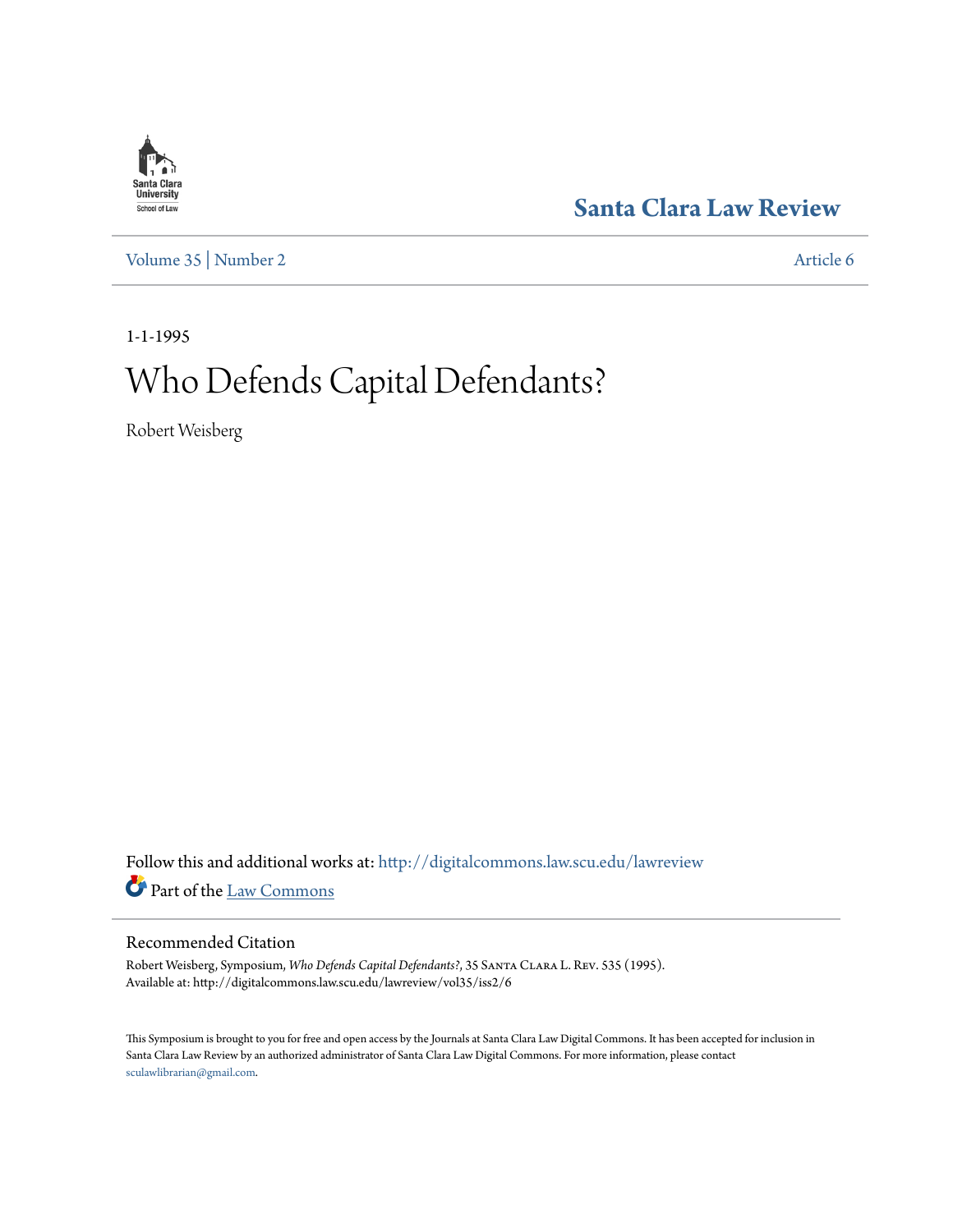## **WHO DEFENDS CAPITAL DEFENDANTS?**

## **Robert Weisberg\***

Who defends capital defendants? This is a brief look at the demographics of that question. The main issue, of course, is the pool of trial lawyers, but, as I will suggest, one must also look at the demographics of the appellate and habeas lawyers as well. These lawyers are, after all, the last and sometimes, best hope for the lives of the defendants, and their appellate claims often focus on the quality of representation **by** the trial lawyers.

On first inquiry, capital trial lawyers come from the same pool of defenders as in criminal cases generally: statepaid public defenders, private lawyers working on government appointments, and privately-retained lawyers. Even in the large variety of non- capital cases, the last of these categories is probably the smallest, and the allocation between the first and second varies tremendously **by** state and even county. In capital cases, the third category is even smaller. **I** myself have often fantasized that some day I would be asked to represent-at least on appeal-an extremely rich and extremely innocent capital defendant who hired me on retainer. **I** have also imagined winning the New York City Marathon.

The State virtually always pays for the defense of those whom it seeks to execute. We are so used to *Gideon v. Wainwright's'* noble and largely uncontroversial ideals that we sometimes forget what a strange system we have. The State subdivides itself into prosecutor and judge, and then subdivides itself further to give the prosecutor an antagonist, paid for **by** the State, and paid to oppose the State. We somehow assume that this system can finesse conflicts of interest. That is not always true. Certainly there are some indigent defendants who suspect that their public defenders, who are not only government employees but also repeat players in

**<sup>\*</sup>** Professor of Law, Stanford University; **J.D., 1979,** Stanford University; Ph.D. in English, **1971,** Harvard University; BA., **1966,** City College of New York.

**<sup>1. 372</sup> U.S. 335 (1963)** (setting forth the right to counsel in criminal cases).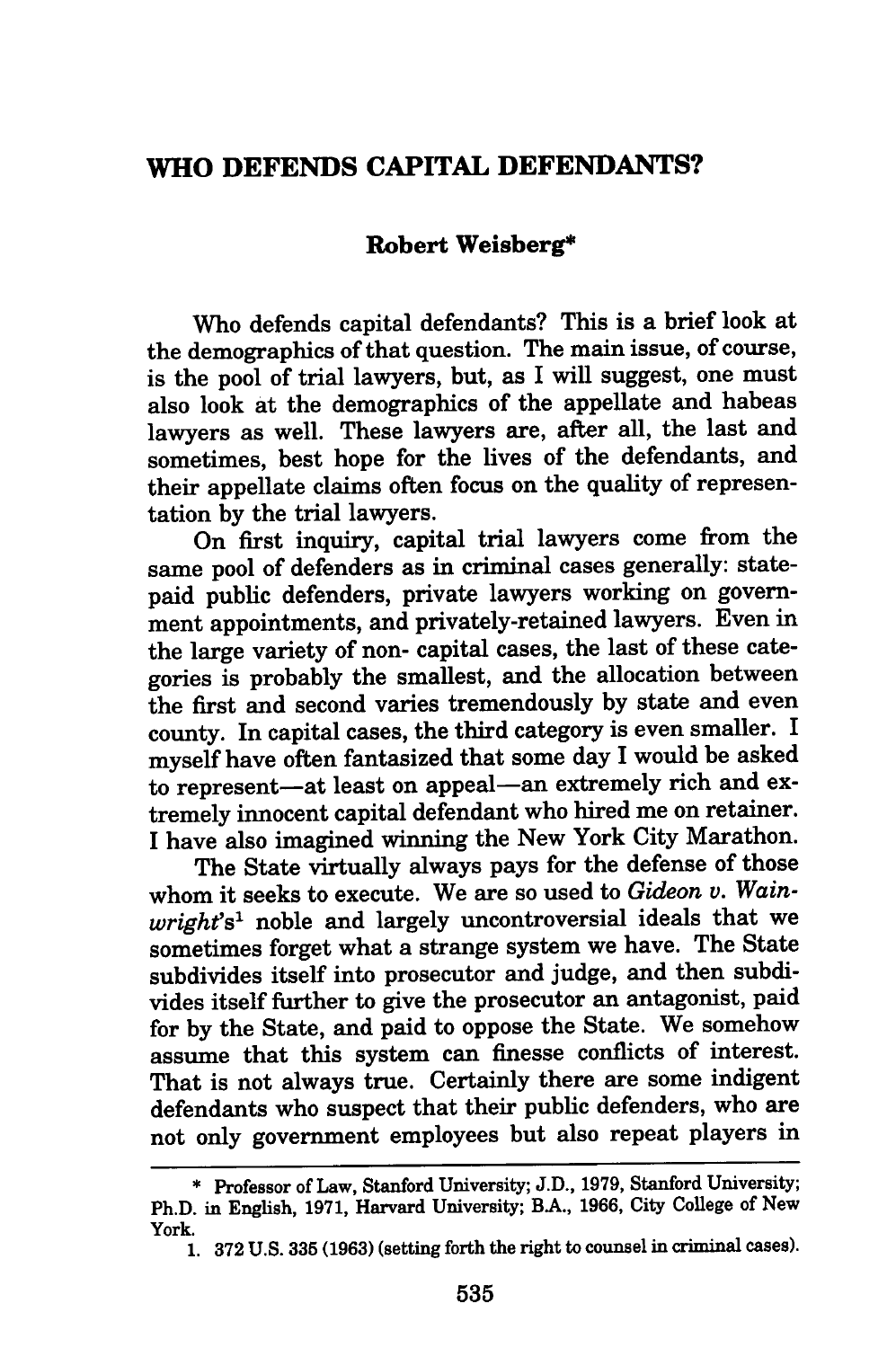regular competition with prosecutors, may have more interest in sustaining good relations with their employers than in ardently attacking the government's case. I think such a concern would be utterly false, but remember that the disappointed clients here are, by definition, facing execution.

On the other hand, whenever a political official tries to attack expenditures for public defenders, she is likely to point to the absurdity of paying lawyers who are constantly attacking their employers. Sometimes these officials attempt a fine distinction: state-paid lawyers may try to prove that a particular defendant is innocent, but they may not become classaction type impact litigators who try to subvert the very basis of state legislation. Most defense lawyers will point out that such a distinction does not work-especially in death cases.

Let us look at the odd nature of this system from several other perspectives. When I teach Criminal Procedure, and the unit on ineffective assistance of counsel, I throw in the phrase "state action." That phrase, of course, is derived from general constitutional law and does not often turn up in criminal procedure. The underlying question is whether there is state action if a state-paid defense lawyer renders ineffective assistance. More oddly, is there state action when it is a private lawyer?<sup>2</sup> How can that be? I will leave that conundrum there, because it is just part of the odd nature of the whole system.<sup>3</sup> Critical Legal scholars love to probe the subtleties of the so-called public-private distinction in the law, and the way legal doctrine endlessly redraws that boundary.4 This is a good example. But in any event, the State violates the Sixth Amendment when it denies the defendant a lawyer altogether, or when it directly places unfair constraints on the lawyer.<sup>5</sup> Yet, it also violates the Constitution if it, in effect, negligently hires a lawyer who does a terrible **job,** or even if it permits or acquiesces indirectly in the poor **job** done **by** a private lawyer.6 **Of** course, in recent years, the Supreme Court has helped mitigate what might appear to be the absurdity of

<sup>2.</sup> *See* Cuyler v. Sullivan, 446 **U.S. 335 (1980).**

**<sup>3.</sup>** *But see* Jon R. Waltz, *Inadequacy of Trial Defense Representation as a Ground for Post-Conviction Relief in Criminal Cases,* **59** Nw. **U.** L. REv. **289** (1964).

*<sup>4.</sup> See, e.g.,* **MARK KELMAN, A GUIDE TO CRricAL LEGAL STUDIES, 102-09 (1987).**

*<sup>5.</sup> See, e.g., Gideon,* **372 U.S. at** 344.

*<sup>6.</sup> See, e.g.,* Strickland v. Washington, 466 **U.S. 668** (1984).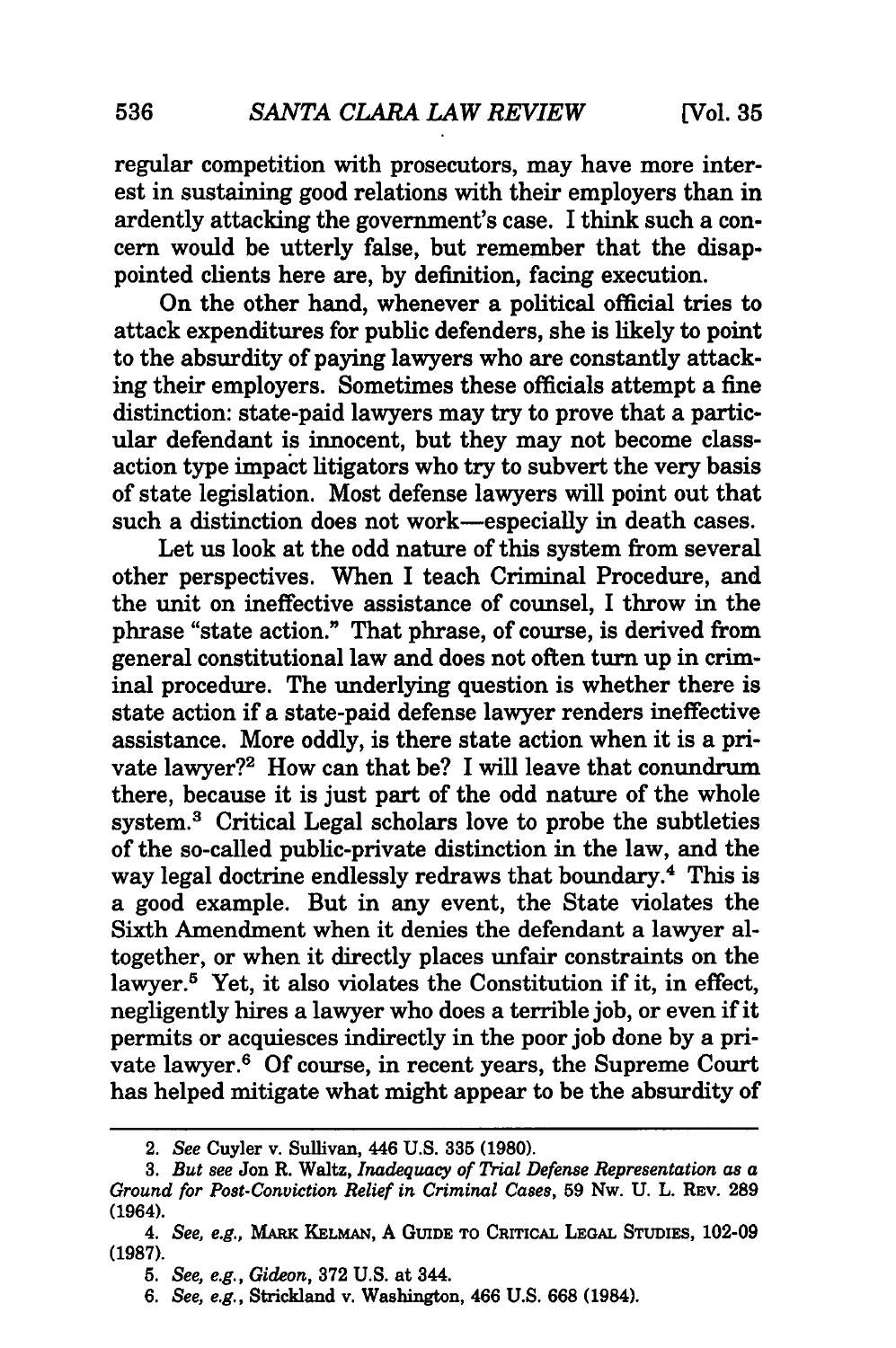this system, by lowering the standard of minimal competence to a level where the State is not requiring much of an adversary for itself-I will return to this subject later.<sup>7</sup>

What has been the recent history of capital representation? Let us look at two very different places: the South, and California. In the early years of *post-Furman8* death litigation, a not entirely unfair stereotype of a Southern scenario went thus: The defense lawyer was a local general litigator who took on a court appointment. He was paid very little, though he may not have complained much, because he did not plan to put much time into the case anyway. Even if he had wanted to rack up the hours, there was little he could do because he had little understanding of what to do in a sentence hearing, as opposed to a guilt hearing. Some defenders reported not having read the new statutes,<sup>9</sup> so they were unaware that there was this new-fangled legal phenomenon called a penalty phase, with witnesses and argument, etc. Others vaguely knew of this new legal procedure, but finding, interviewing, and preparing numerous possible character witnesses, and constructing a psycho-biography of their client were not part of their general activity.

The fees were infamously low. The second capital appeal I worked on was a case where the defense lawyer was paid \$150 for the entire case, and believe me, he earned every penny of it. He only interviewed his client once, as he was arranging a plea bargain for the guilt phase. He did not identify or reach out to any of the several, excellent mitigation witnesses-teachers, coaches, ministers, or whatever-who were only a few hours' drive away. The reason for the omission, he said, was that he thought the case hopeless. He never attacked the confession in the case, even though, as it later became obvious, the defendant was left alone in the interrogation room with an off-duty police officer who was a cousin of the victim, and who threatened the defendant with

**<sup>7.</sup>** *Id.*

**<sup>8.</sup>** Furman v. Georgia, 408 U.S. **238** (1972) (holding that death penalty as then administered constituted cruel and unusual punishment in violation of the Eighth Amendment).

**<sup>9.</sup>** Gregg v. Georgia, 428 **U.S. 153 (1976)** (holding that new statutes which require balancing of aggravating and mitigating factors satisfy Eighth Amendment).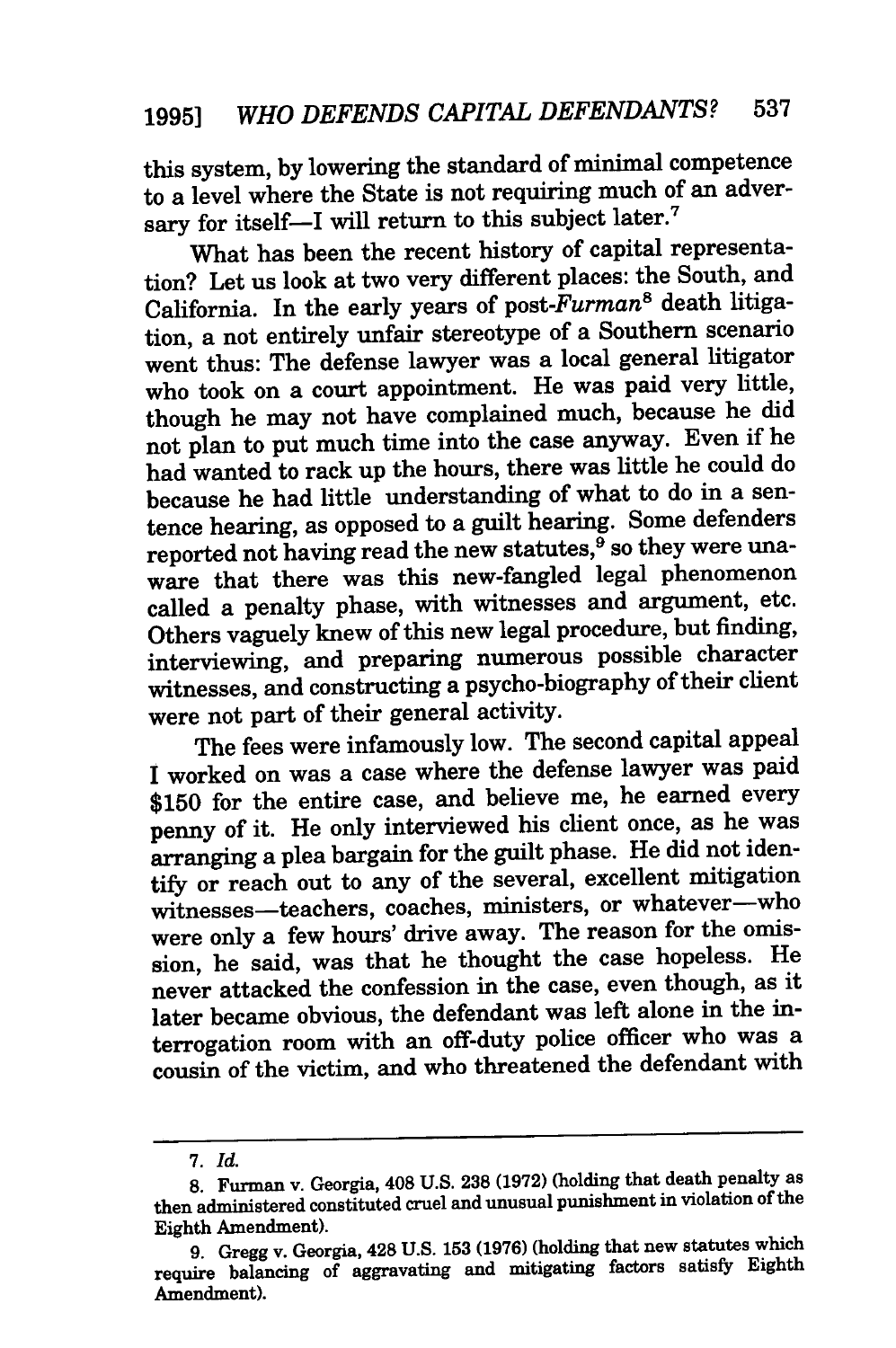a gun. He did not try to interview the officer, because he did not like the man. <sup>10</sup>

Moreover, however pitiful the lawyer's fees, even more pitiful were the investigative fees-a crucial point for sentencing hearings. So even those lawyers who understood the theory of a penalty phase were helpless to do the necessary preparation. What happened in those cases? Though almost 200 Southern inmates have been executed in the last decade or so, the vast majority of inmates have survived-if only in a lingering state on death row. Some have won on appealoccasionally reversals of their convictions, but far more often reversals of their death sentences. Others have never exactly won in any court, but they have not wholly lost either: Their claims have been tied up in the complex procedures of the state and federal habeas courts, and so they somehow stay alive, with their cases perpetually unresolved.

Who has lawyered these appeals, and where? A few were won by local lawyers in the state appellate courts. The most dramatic victories, however, were in the federal courts on habeas; and the appellate lawyers were the best in the country-dedicated, brilliantly trained lawyers from nonprofit organizations in the South, but most from the NAACP Legal Defense and Educational Fund, Inc. ("Inc. Fund"),<sup>11</sup> including such great lawyers as Anthony Amsterdam, Jack Boger, and James Liebman. Why were they able to win? First, because they were superb lawyers. Second, because by historical accident there were so many kinks to be worked out in the Southern death penalty statutes that they often had large, dramatic constitutional issues to litigate, especially in federal court. Third, sometimes they won because they were able to prove ineffective assistance among local trial lawyers, at a time when many Southern federal judges were open to the notion of capital appeals as essentially broad civil rights actions. That notion is what motivated the Inc. Fund to pursue those cases, and its lawyers to work endless, grueling hours at minimal salaries.

What has happened in the South now? There has probably been a marginal improvement in the quality of trial litigation. Some of the trials are done by well-trained public defenders or appointed lawyers, and fees have probably gone up

<sup>10.</sup> Mitchell v. Kemp, 762 F.2d **886** (11th 1985).

**<sup>11.</sup>** Hereinafter the "Inc. Fund."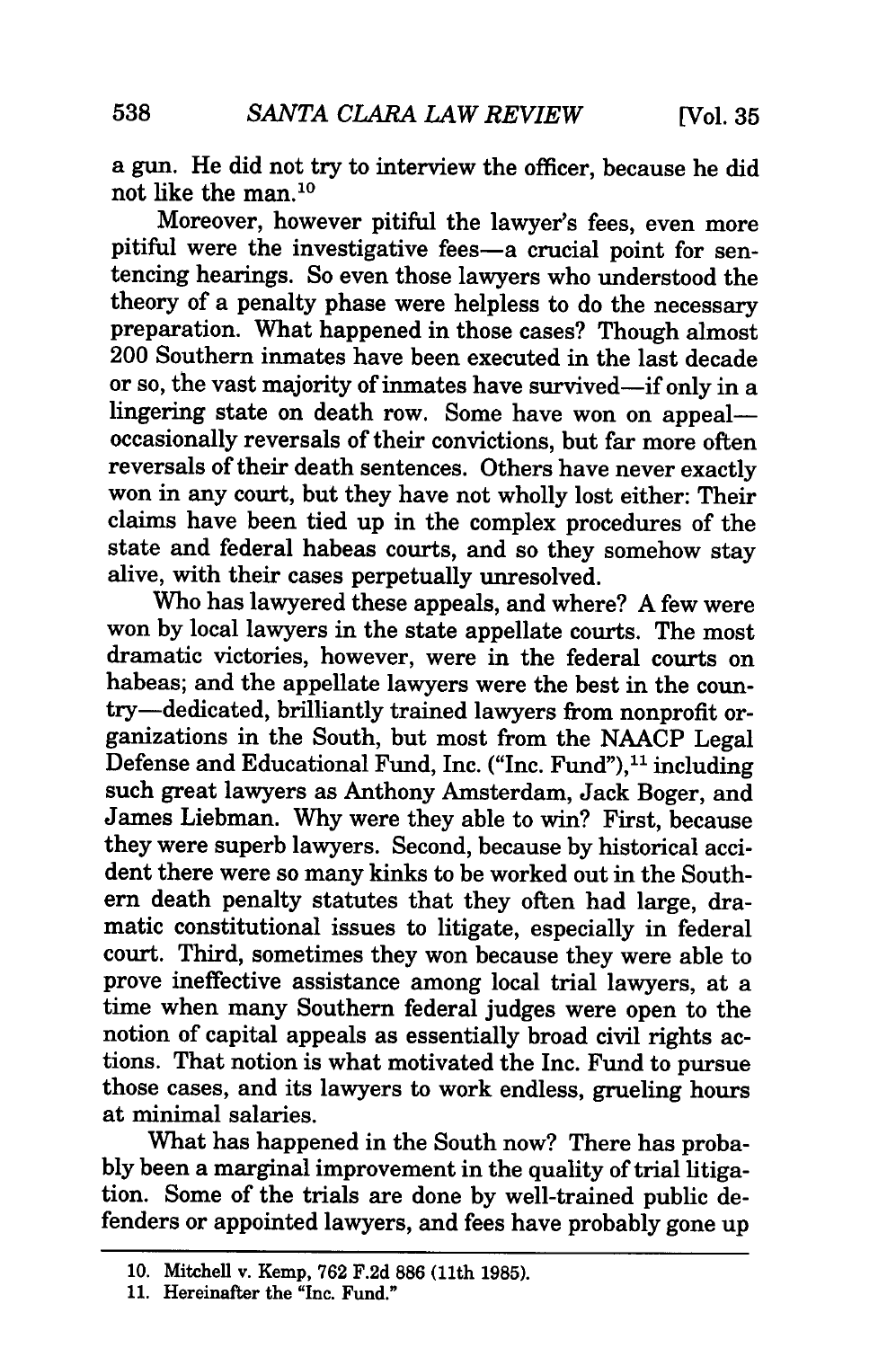modestly. Other civil rights or death penalty organizations have emerged in the South to do the local work that the Inc. Fund could not possibly absorb. 12 There are some Southern trial lawyers who share some of the dedication and idealism of the Inc. Fund appellate lawyers, though, as I will suggest, by this time such idealism seems even more futile. The outcomes, however, may still turn on the vagaries of the jury's attitude and potential empathy for the defendant. And then, if they lose, there is little chance to win on appeal, because most of those great constitutional issues, or even mid-level appellate issues concerning the application or constitutionality of various aggravating circumstances or statutory procedures, have disappeared.<sup>13</sup> In other words, the kinks have been worked out to the satisfaction of the federal courts. Thus, the Inc. Fund no longer has many great cases to bring. In any event, as cases have proliferated and become less susceptible to aggregation under broad themes, there are too many cases for a central organization to handle. The cause has become splintered and diffuse.

When a case does come up on appeal, the problem is more likely to be with highly peculiar, fact-specific problems of evidence-gathering, admission or preclusion, or quality of argument. All too often, an appellate court will turn down an issue because the lawyer waived it and it was harmless error anyway.<sup>14</sup> What is left on appeal? Both the waiver and harmless error issues are very difficult to finesse, but a habeas lawyer will try to get over these difficult hurdles. As the difficulty increases, the temptation is to go in the other direction: to concede that the lawyer was incompetent and to make that the basis of the appeal. The waiver issue magically disappears, but the appellate lawyer is left arguing the lawyer's incompetence under the minimal standards of

<sup>12.</sup> **<sup>A</sup>**notable example is the Southern Poverty Law Center.

**<sup>13.</sup>** Perhaps the last great defense bar victory was Lockett v. Ohio, 438 **U.S. 586 (1978)** (Eighth Amendment requires that capital defendant be able to proffer any mitigating facts bearing on his character or record or offense, regardless of statutory restrictions).

<sup>14.</sup> *See* John W. Poulos, *Capital Punishment, the Legal Process, and the Emergence of the Lucas Court in California,* **23 U.C. DAVIS** L. **REv. 157, 306-13 (1990).**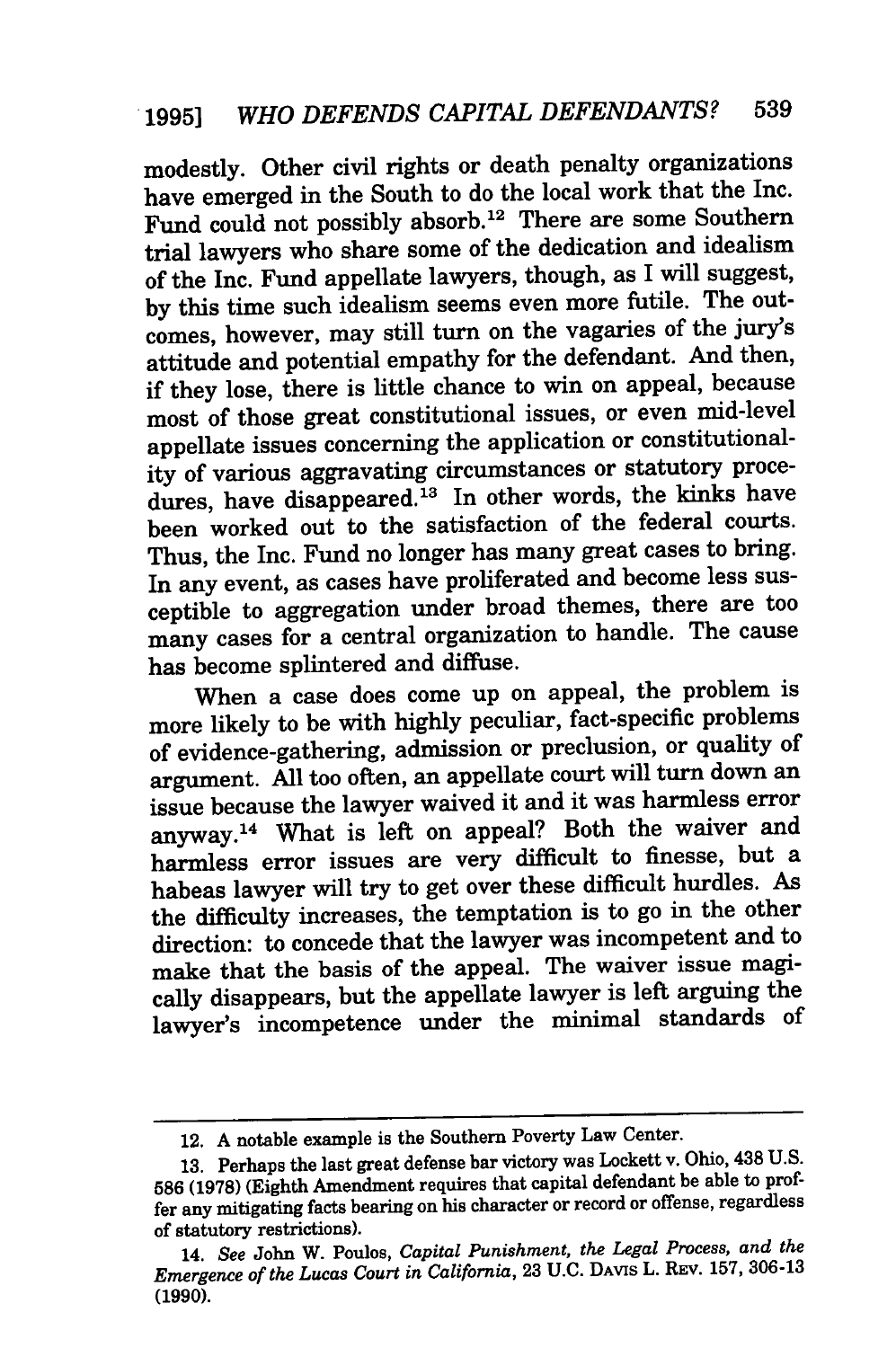*Strickland-and* facing the harmless error problem anyway. $^{16}$ 

Thus, appellate lawyers, who like to argue broad dramatic constitutional themes, end up re-trying facts, arguing that little mistakes in particular factual contexts might have shifted the perception of the overall factual context. Moreover, the appellate lawyer then has to put the trial lawyer on trial. To do so, she must not only attack what he did, but also conceive what he should have done, which is to say that we get a kind of shadow, imaginary trial envisioned by the defense appellate lawyer-the witnesses the trial lawyer should have found, the testimony they would have given, the summary arguments the lawyer would have made.

The picture looks just a little different in California. Let us go back to the 1970's, when new death penalty laws were passed. The trial lawyers appear much better than they did in the South. They were better. Though it is risky to draw stereotypes, if the Southern trial lawyer was a local yokel member of the congenial private bar, in California, the trial lawyer was an ardently liberal, very-smart Boalt graduate working in the Alameda county public defender's office. They did not win all their cases-maybe about half of the capital defendants got death sentences—but they did fairly well, and if they lost, they had the assurance of an excellent appellate defense bar which would make the appellate claims look broad and dramatic.

Who were the appellate lawyers? They were not from the Inc. Fund, which concentrated its efforts in the South, and which, frankly, was not needed much in California. Most importantly, they were staff attorneys at the State Public Defender's Office<sup>16</sup>, and they were terrific and won many victories. All too famously, or infamously, they won sixty-four reversals out of the sixty-eight cases heard during the years that Chief Justice Rose Bird sat on the California Supreme Court.<sup>17</sup> In fact, there is no easy 1970's California analogy to

**<sup>15.</sup>** *See* Strickland v. Washington, 466 U.S. **668, 687** (1984) (the "prejudice" test).

**<sup>16.</sup>** For an early history, see George Yuhas, Note, *Statewide Public De. fender Organizations: An Appealing Alternative,* **29 STAN. L. REV. 157 (1976).**

**<sup>17.</sup>** For the subsequent history of capital appeals in California, see Poulos, *supra* note 14; John Poulos, *The Lucas Court and Capital Punishment: The Original Understanding of the Special Circumstances,* **30 SANTA CLARA** L. REv. **333 (1990).**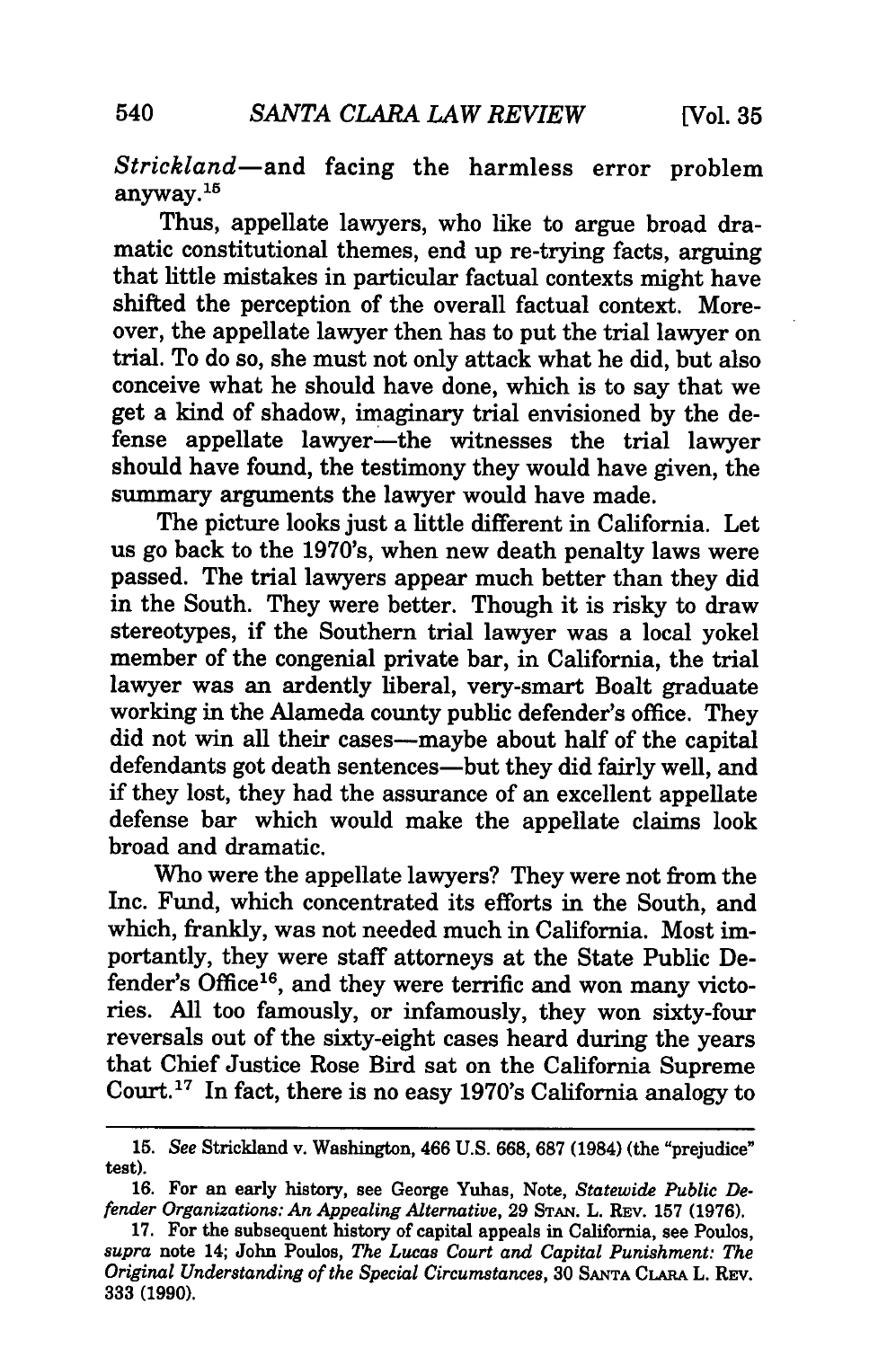all those federal habeas corpus cases in the South, because the cases never got to the federal courts. By the way, many of the appellate lawyers were individual appointees from the private bar, from academia, or even large law firms. The latter quickly learned that taking on an appointment for a statutory fee was tantamount to taking on a case pro bono. A major San Francisco or Los Angeles law firm loses a lot of money when its lawyers bill at \$60 or \$75 an hour.

Let me note one irony concerning the public-private distinction in California. When George Deukmejian became Governor in 1983, he set out to slash the budget of the Office of the State Public Defender. He thought that death appeals were the duty of the private bar, and he induced the creation of the California Appellate Project **("CAP"),** an arm of the nominally private State Bar of California.<sup>18</sup> CAP was to do many of the appeals itself and supervise private appointed lawyers in others. So, who ended up working for **CAP?** It was Michael Millman, the lead death penalty lawyer from the State Public Defender's Office, and some of his best staffers, who crossed the street, got better offices and slightly better pay in their now nominally private jobs. **A** perfect compro**mise:** Deukmejian won his symbolic victory and **CAP** still had plenty of state money. For a while, **CAP** continued to win big appellate victories.

After a while, however, any dramatic victories on major issues under federal constitutional law were reversed **by** the United States Supreme Court. 19 Further, more local victories under the state constitution or state statutes were reversed **by** the post-Bird Court, which quickly decreased the reversal rate, comparing two five-year periods, from **95** percent to about 20 percent.<sup>20</sup> This is where California is now. There are too many cases for **CAP** to handle.21 There are still bril-

**<sup>18.</sup>** For a brief review of the history of the California Appellate Project **(CAP),** see Philip Carrizosa, *High Court Will Pick Death Row Counsel,* S.F. DAILY J., Mar. 25, 1992, at 1.

<sup>19.</sup> *E.g.,* California v. Ramos, 463 U.S. 992 (1983) (reversing Bird Court decision which had held that statutory instruction informing jury that life sentence without parole could be commuted, but not mentioning possible commutation of death sentence was unconstitutional).

<sup>20.</sup> *See* Philip Carrizosa, *Death Case Law Weathers a Sea Change,* S.F. **DAILY** J., Apr. 6, 1992, at 1.

<sup>21.</sup> The State Supreme Court, apparently thinking **CAP** was too slow and selective in picking appellate attorneys, has now relieved **CAP** of the function of arranging appellate counsel. *See* Carrizosa, *supra* note 20.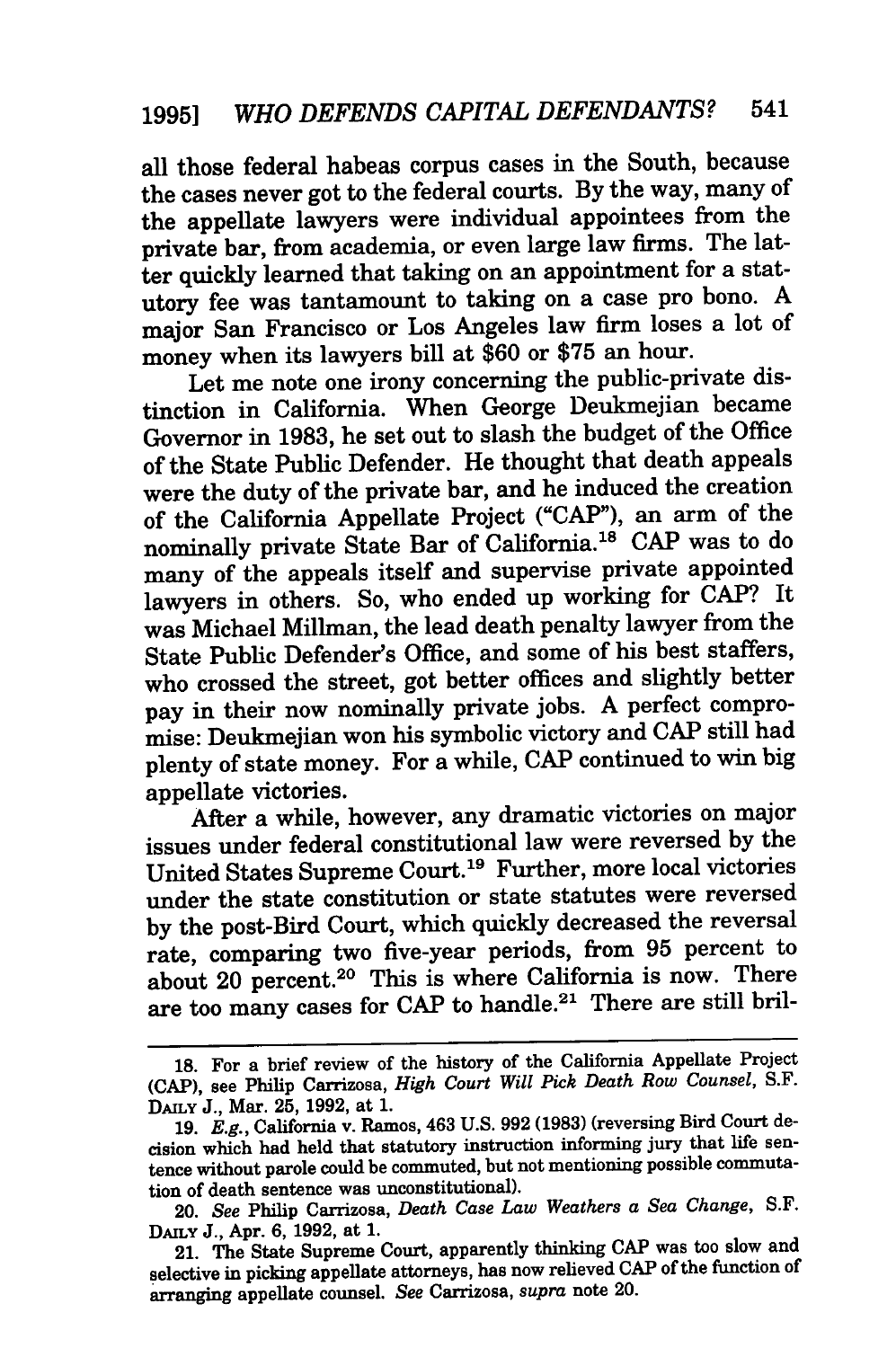liant trial lawyers, but they have fewer issues to work with and they are stretched thinner. The rates of capital charging went down for a time when prosecutors were discouraged by Bird court opinions, but now, at least for prosecutors, things are on the upswing. The trial lawyers still win their share of life verdicts at trial, but that is where the good news for them ends. No one wins on direct appeal in the California Supreme Court anymore. There are no big issues, and where you can manage to fashion an appellate issue, the court will find it harmless error. What, then, is the point of appealing? It has become largely an empty exercise to exhaust your remedies in order to get to habeas.

And what does that mean? To some extent, it means using the federal district courts as mini-Supreme Courts to review questions of constitutional law, and, in effect, to reverse the legal decisions of the state supreme court. But recall, there are precious few of those issues. What remains is habeas, and let us put that in perspective.

The other, and currently more important, purpose of habeas corpus is to generate new issues that were not appealable earlier because they are based on so-called extra-record evidence not generated at trial. These issues are not limited to claims of ineffectiveness, but ineffectiveness represents the largest share. You go through this very odd procedure called state habeas, not because there is great hope that you can win there-though you see the occasional victory-but because the odd nature of that proceeding permits you to perform the extra-record evidentiary review that you cannot do on direct appeal. Perhaps you win there, but at least you develop a far better record to argue when you lose and proceed to federal court. If the federal court orders an evidentiary hearing, you may get a chance to do further investigation, but, regardless, you will have a better basis in the state habeas evidence. There is only one major problem with this: it is very expensive, and though the California Supreme Court has arguably made some reasonable effort to maintain a living wage in terms of attorneys' fees, it has been brutal in slashing the fees available for investigation-usually allowing no more than  $$3,000$  in a case.<sup>22</sup>

<sup>22.</sup> Payment Guidelines for Appointed Counsel Representing Indigent Criminal Appellants in the California Supreme Court, **CAL.** R. **OF** CT., Compensation Standard 2-2-1 (West, State **Ed.,** revised **1993).**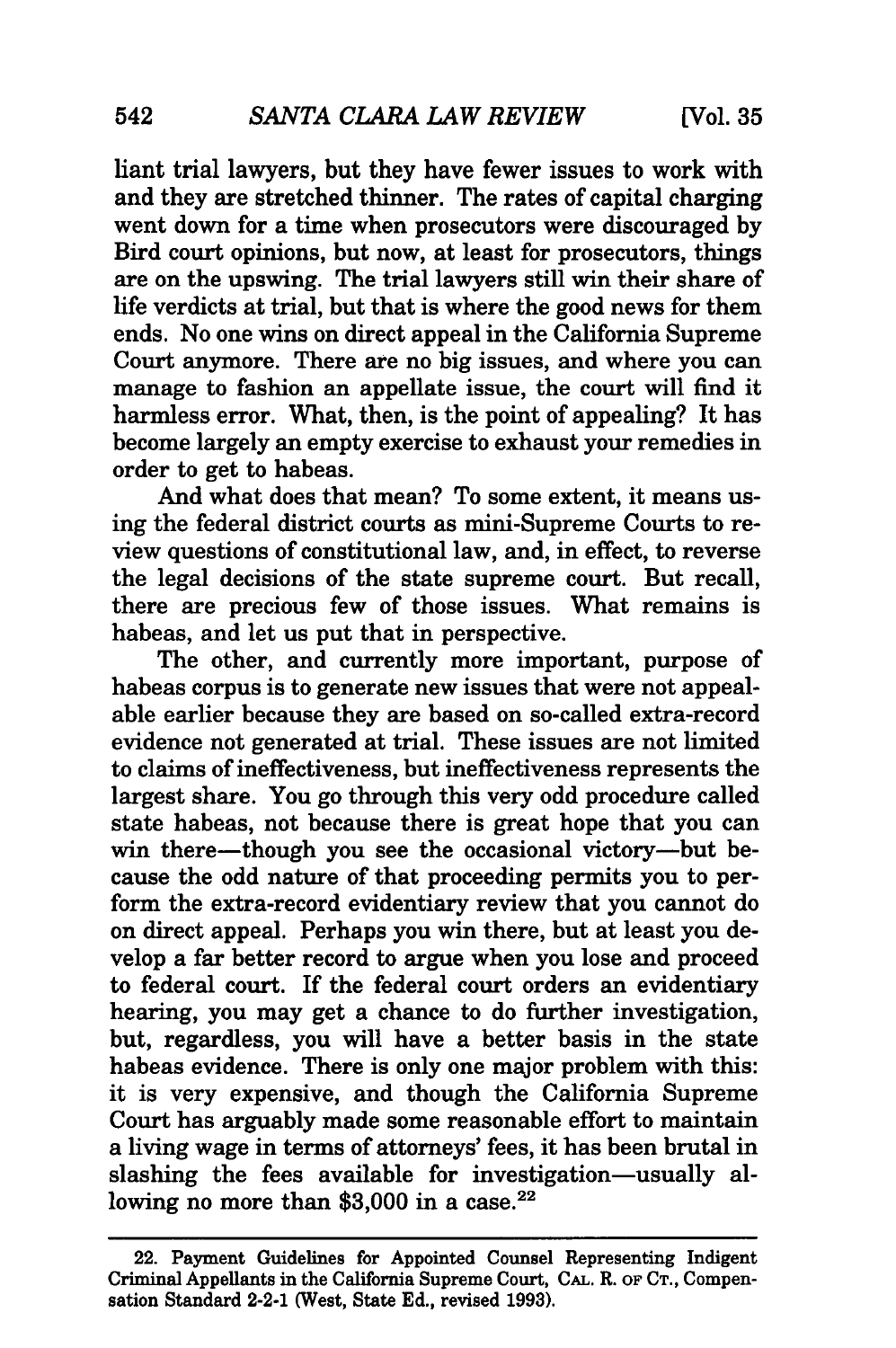Defense lawyers understandably denounce this as outrageous and unfair; nevertheless, let us take a somewhat different perspective. This is indeed an insane system. Our main method of protecting the rights of a condemned inmate is to conduct an extremely expensive para-trial, the trial that should have taken place, arguing the claims that should have been argued, hypothesizing the evidence that should have brought forth, and then trying to convince a judge that this scenario was plausible and would have led to a different outcome. Perhaps, from this perspective, we can understand why politicians find it easible to attack this sort of thing as obstructing the will of the people.

What sorts of issues get raised on habeas? Examples are: the state suppressed or failed to disclose exculpatory evidence; the defense has just discovered new evidence; the state used false evidence; the jurors misconducted themselves in the jury room-they took drugs, fell asleep, read forbidden papers, etc.; the informers were paid to lie, etc.<sup>23</sup>

What, then, are the new pressures on defense lawyers? Their professional lives tend to be more full of exhausting existential battles than spirited civil rights campaigns. Of course, many feel that the death penalty is racist and cruel, but they find little or no encouragement in any political debate on the subject-the civil rights spirit seems very old history. Many remain deeply motivated anyway-their hatred for capital charges is almost visceral-, and tend to view any individual case as Armageddon, even if not part of a progressive political movement. They are paid very little: try finding some profit after you have paid the overhead out of \$75 or \$100 per hour, plus a few thousand for expenses. As a public defender, you make a half-decent civil service wage, but that seems small when you divide by the number of hours, and even smaller when you compare this figure to the private firm salaries that many of the these fine lawyers could easily command. They get lots of psychic income, though. I call them the ADMs-the aggressively downwardly mobile.

Even in California, but more particularly in the South, some are still incompetent, maliciously so, or just overwhelmed. Thus, the appellate lawyers have put more and more effort into a desperate bid for later habeas relief-by

**<sup>23.</sup> I** have seen proposals for habeas investigations to check the country club affiliations of the prosecutors to prove their racial bias.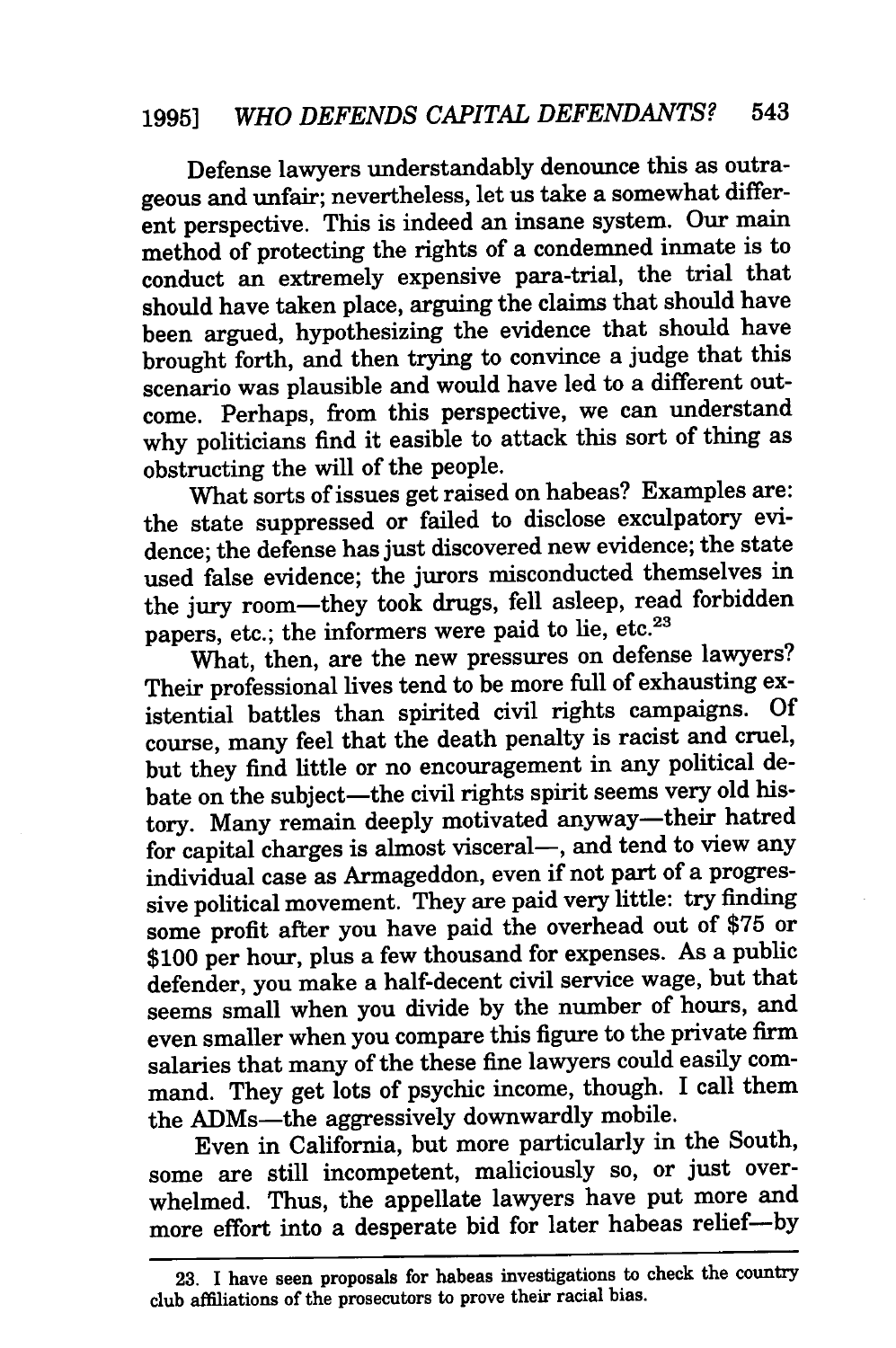generating lots of issues for evidentiary hearings in habeas. At the same time, the trial lawyers get the message that they have to be absurdly thorough in lawyering the original case. They cannot afford to lose an issue because of waiver, so they paper the trial judge to death with motions, and go to extreme lengths to tilt the evidence in their direction, even in hopeless cases, because they know they will face the harmless error problem even if they have a good appellate claim. Moreover, they must implicitly cooperate in the understanding that they may be attacked as incompetent.

The liberals probably sense the absurdity of this scheme, but defend it as, often, the defense's only hope. The conservatives tend not to be so fastidious. They see the defense bar as using litigation to subvert the fabled will of the people, turning the real trial into a mere first round or side show, and then contriving endless habeas maneuvers to delay disaster, if not achieve victory.<sup>24</sup> Of course, the structure of federal habeas corpus is determined by Congress, and in each of the recent efforts to create a federal crime bill, there have been proposals to change habeas. The gist of these proposals goes back to Justice Powell's report from some years back where he proposed what appeared to many a sensible new scheme, in which federal habeas would be regulated as an efficient, quick, but serious form of appeal.<sup>25</sup> Defense lawyers would face strict time lines, and, except in the most extraordinary circumstances, would be allowed only one chance in the federal courts. Recognizing that part of the cause of lengthy and repetitive appeals was the incompetence of trial lawyers, Justice Powell, the great balancer, sensibly suggested a trade-off: states would have to "qualify" for these new habeas rules by ensuring better-and better paid-trial lawyers in capital  $cases.<sup>26</sup>$ 

The Powell report never became law. To some extent, it failed simply because it was stuck in the mish-mash of other elements of federal crime bills-capital murder laws protecting federal poultry inspectors, etc. To some extent, it failed

<sup>24.</sup> Wainwright v. Sykes, 433 **U.S. 72, 89 (1977)** (noting danger of "sandbagging" **by** defense lawyer).

**<sup>25.</sup>** See **Ad Hoc** Committee on Federal Habeas Corpus in Capital Cases, Report on Habeas Corpus in Capital Cases, 45 **CRIM.** L. **REP. (BNA) 3239 (1989);** *see also* Robert Weisberg, *A Great Writ While It Lasted,* 81 **J. CRIM.** L. **& CRIMI-NOLOGY 9 (1990).**

**<sup>26.</sup>** *See* **Ad** Hoc Committee, *supra* note **25.**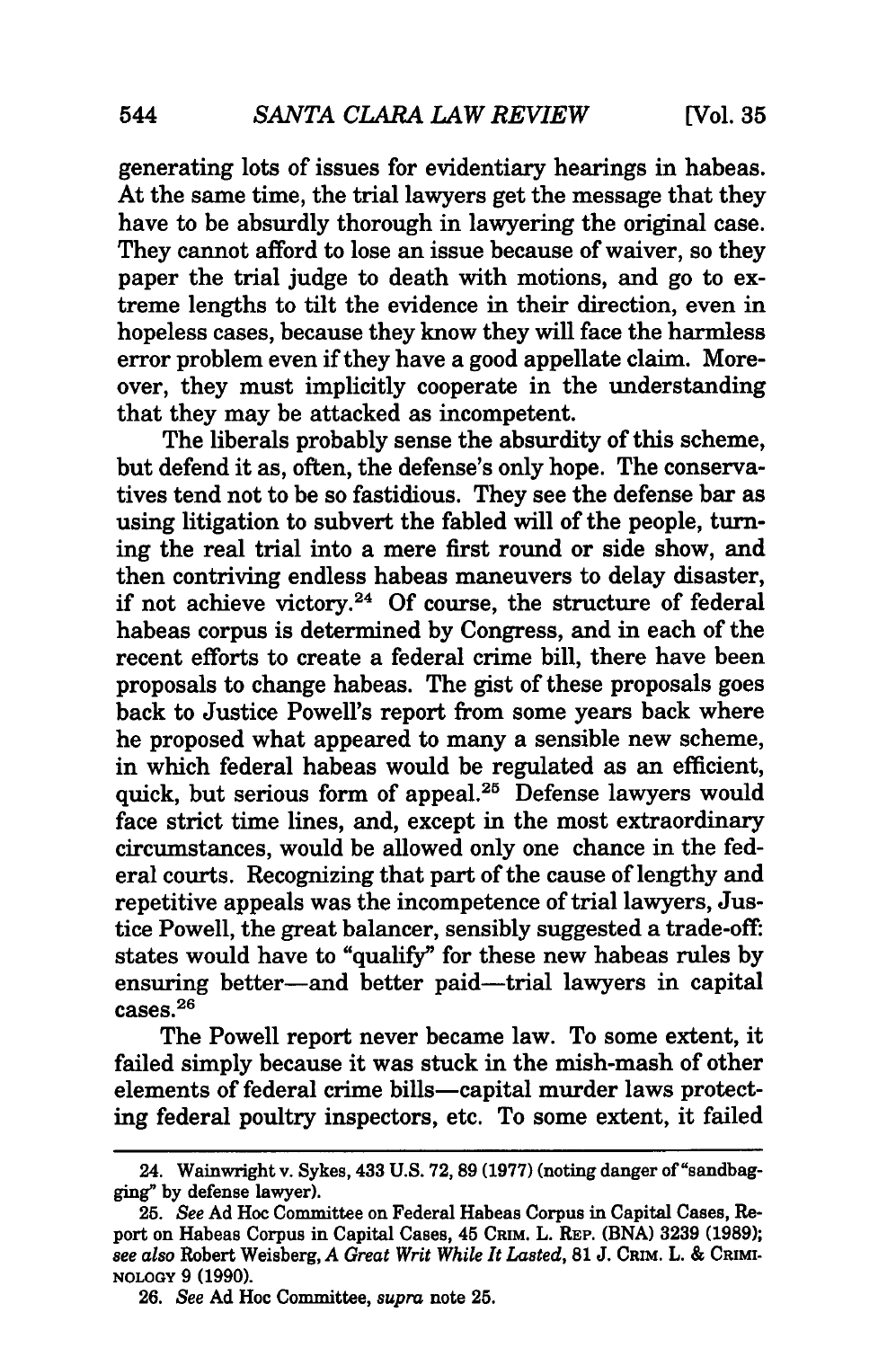because of its own controversial extra baggage: the federal bills added very Draconian restrictions on the sorts of substantive issues one could raise on habeas. In 1994, for better or for worse, President Clinton did get his "smorgasbord" crime bill through Congress, 27 but habeas "reform" is not part of of the bill. Even a Congress that could finesse the arguments over the assault weapons **ban28** could not reach any consensus on habeas. Thus, we are back to the situation where Supreme Court interpretations of the federal statute have been brutal in rejecting claims based on waiver, exhaustion, and harmless error grounds, along with the new *Teague* rules.29 Yet somehow, some way, many lawyers manage to get some sort of stay or evidentiary hearing in some court long enough to get their clients into the typical death row state of suspended animation. Ironically, the new risk of incompetent representation is at the federal habeas stage. The practitioner manuals on litigating habeas claims are not rocket science. They are much harder than rocket science. The requirements for weaving your claim through and around the obstacles to federal review are medieval and theological in subtlety.<sup>30</sup>

To conclude, trial lawyers in death penalty cases have miserable jobs which they somehow find exhilarating. When done competently, the cases are not campaigns; they are ordeals. The lawyers must assume no hope for victory on appeal, so the sole focus is an acquittal or a life verdict. The lawyer's personal life is likely to become wholly intertwined with her client's, in part because she has to present a sympathetic mitigating portrait to have any hope of saving his life, in part because that just tends to happen in such intense cases. On the other hand, equally desperate efforts will be

<sup>27.</sup> *See* Violent Crime Control and Law Enforcement Act of 1994, Pub. L. No. 103-322, Sept. 13, 1994.

**<sup>28.</sup>** *Id.* at tit. XIA.

<sup>29.</sup> *See* Teague v. Lane, 489 U.S. **288** (1989) (no right of federal habeas corpus relief where claim is for "new rule" of federal constitutional law); *see also* Weisberg, *supra* note 25.

<sup>30.</sup> The best way to get a sense of this subtlety and complexity is to read the works of our leading scholar of federal habeas corpus, Professor James Liebman. *See, e.g.,* James **S.** Liebman, *Apocalypse Next Time?: The Anachronistic Attack on Habeas Corpus/Direct Review Parity,* 92 **COLUM.** L. **REV.** 1997 (1992); James S. Liebman, *More than 'Slightly Retro": The Rehnquist Court's Rout of Habeas Corpus Jurisdiction in* Teague v. Lane, 18 N.Y.U. REv. L. & Soc. **CHANGE 537** (1990-91).